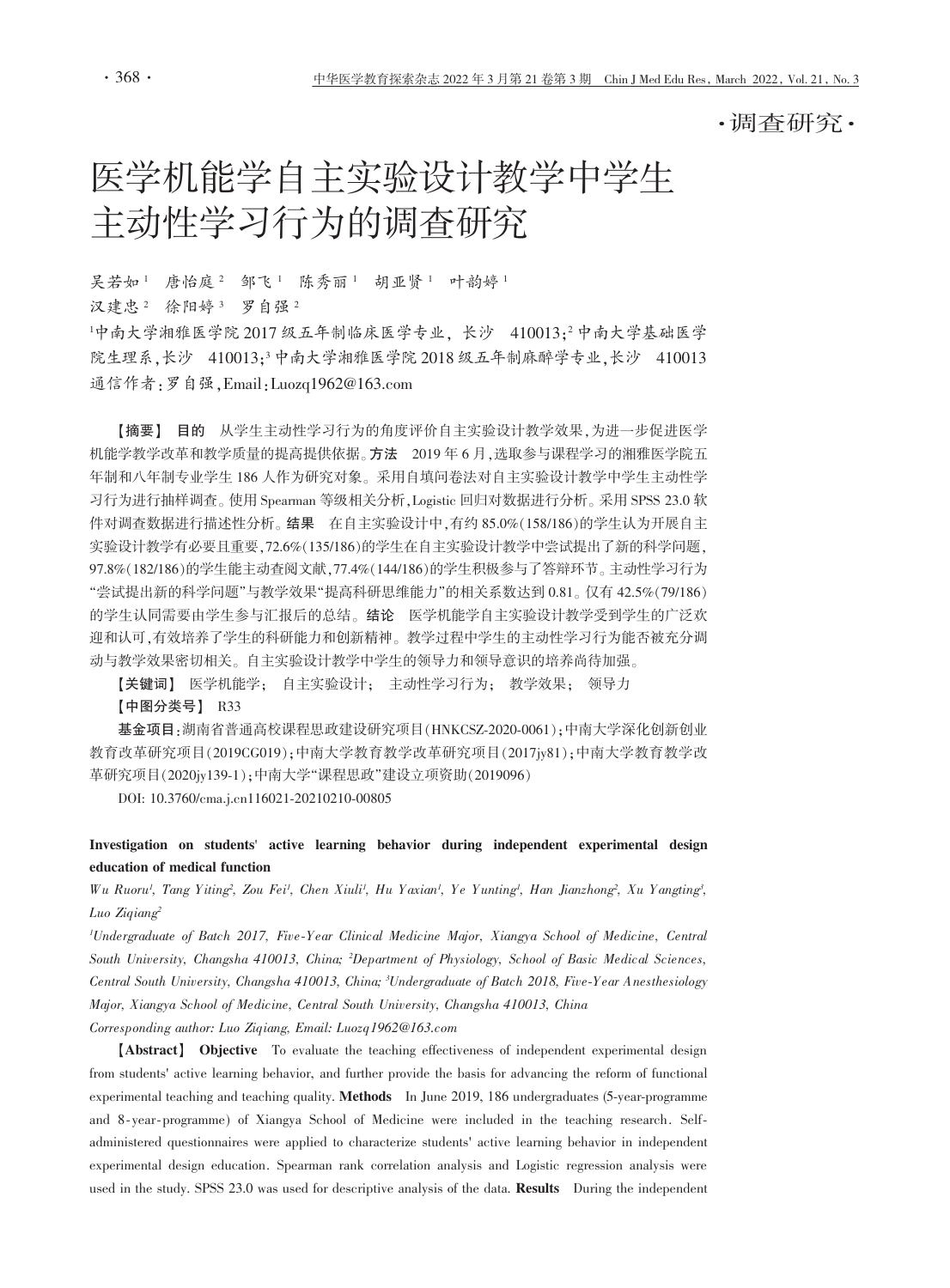experimental design,  $85.0\%(158/186)$  of the students thought it was necessary and important to conduct independent experimental design education; 72.6%(135/186) of the students tentatively raised new scientific questions; 97.8%(182/186) of the students actively searched literature; 77.4%(144/186) of the students participated in reply positively. The value of correlation coefficient of actively learning behavior "tentatively raising new science questions" and teaching effectiveness "improving the ability of scientific thinking" was 0.81. And only  $42.5\%/79/186$  of the students agreed that students needed to summarize after reporting. **Conclusion** Independent experimental design education is welcomed and widely accepted by students, which has effectively improved the capacity for scientific research and innovation spirit of students. Whether students' active learning behavior can be fully mobilized in the education practice is closely related to the teaching effect. And the cultivation of leadership and leading consciousness still need to be improved.

[Key words] Medical function; Independent experimental design; Active learning behavior; Teaching effectiveness; Leadership

Fund program: Curriculum Ideological and Political Construction Project of General Higher Learning Institutions in Hunan Province (HNKCSZ-2020-0061); Deepening Innovation and Business Starting Reform Project of Central South University (2019CG019); Education and Teaching Reform Project of Central South University (2017jy81); Education and Teaching Reform Project of Central South University (2020jy139-1); "Curriculum Ideological and Political" Construction Project of Central South University (2019096)

DOI: 10.3760/cma.i.cn116021-20210210-00805

医学机能实验学是以生理学、病理生理学和药 理学等为理论基础的综合实验课程,对医学生巩固 理论知识、提高实操能力、培养创新思维具有重要作 用[1]。自主实验设计是在教师指导下,由学生选择感 兴趣的问题提出假说,设计相应实验验证假说[2]。主 动性学习行为是一种以采用提问、类比、预测等方法 为特征,达到激活、同化、推断知识的目标的学习 方法吗。

近20年来,国内各大医学院校开始尝试在机能 实验学授课过程中同步开展自主实验设计的教学改 革。其开放式课题形式促进了学生的主动性学习行 为,较好地提升了本科生的科研意识与创新精神,为 我国医学教育改革提供了宝贵的经验。但其研究大 多是从教师教学的角度开展,对学生的主动性学习 行为关注较少<sup>[9]</sup>。目前,进行学生学习体验、学习行 为的量化研究,成为提高教学效果、改进教学设计的 有效方式。自20世纪90年代初以来中南大学基础 医学院生理系一直坚持开展医学机能实验学自主实 验设计教学。为进一步促进教学改革,提高教学质 量,本研究进行了针对当代医学生自主实验设计教 学过程中学习体验、主动性学习行为和教学效果的 调研,以期为进一步改进教学提供来自学生的反馈 意见。

## 1 对象与方法

#### 1.1 研究对象

2019年6月课程结束1个月内,选取参与医学 机能实验学自主实验设计课程的湘雅医学院五年制 和八年制专业共计186名学生作为研究对象。其中, 男性 102 人(54.8%), 女性 84 人(45.2%); 八年制专 业 79 人(42.5%),五年制专业 107 人(57.5%)。所有 研究对象对本研究均已知情同意。

## 1.2 研究方法

自行设计《医学机能实验学自主实验设计课程 调查表》,使用无记名自填式方法进行调查。问卷从 课程认可度、教学效果(包括科研能力培养、创新精 神培养)、学生主动性学习行为、学生领导力展示需 求等方面分别进行提问。采用李克特量表对问卷进 行计分,程度最高者计5分,依次降低,程度最低者 计1分。问卷整体克朗巴赫系数为0.934。课程认可 度、科研能力培养、创新精神培养、主动性学习行为、 学生领导力展示需求5个维度克朗巴赫系数依次为 0.844、0.932、0.906、0.766、0.591, 大部分内部一致性 系数大于 0.7,这表明问卷信度良好。

1.3 教学实施

## 1.3.1 教学概况

中南大学湘雅医学院近 25年以来一直开展医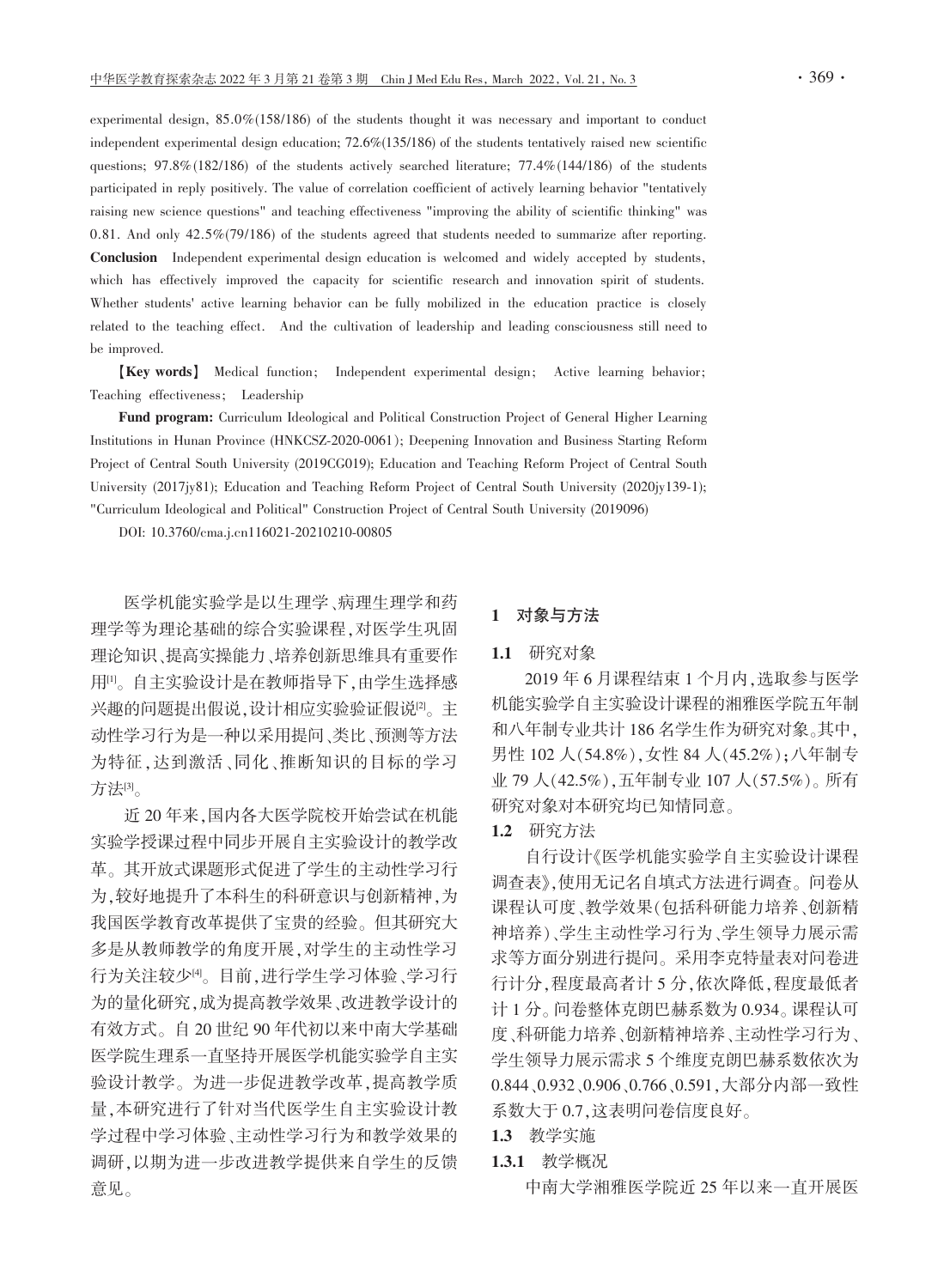学机能实验学自主实验设计教学。每年学校有来自 临床、精神卫生、麻醉、预防和口腔医学等专业的学 生共计 700 余人参加此课程。担任自主实验设计教 学的教师来自学校基础医学院生理系,均具有教授 职称。

## 1.3.2 教学安排

本课程要求学生以小组为单位(通常为5人)杳 阅资料、自主选题、进行实验设计、撰写实验设计方 案并在班级内进行答辩。答辩时由学生担任主持, 对本组实验设计方案的背景、科学假说、研究方法、 技术路线和预期结果进行汇报。提问环节采取"由 学生进行提问,小组全部成员参与回答"的模式。分 别由学生和教师在答辩结束后对学生的汇报和提问 进行总结、点评。由全班学生投票选举出一组作为 班级代表参加基础医学院机能实验设计大赛,进而 评选出全年级的一、二、三等奖,在课程层面实现对 所有学生的创新教育全覆盖。教师还将对假说新颖、 可行性高的设计作品进一步指导和完善,并申报大 学生创新训练项目。

1.4 统计学处理

调查数据用 Excel 表格录入后, 采用 SPSS 23.0 软件对调查数据进行描述性分析。采用二分类逐步 logistic回归分析建立科研能力培养效果模型和创新 精神培养效果模型。变量选择方法为进入法,选入 变量检验水准为 P<0.05,剔出变量检验水准为 P> 0.1。使用 R 4.0.3 进行 Spearman 等级相关分析, 检 验水准  $α=0.05$ 。

#### 2 结果

## 2.1 自主实验设计教学的总体评价

### 2.1.1 受到学生的广泛欢迎和认同

85.5%(159/186)的学生认为开展自主实验设计 教学很有必要或较有必要.84.9%(158/186)的学生 认为开展自主实验设计教学非常重要或比较重要, 77.4%(144/186)的学生表示愿意将自主实验设计教 学课程推荐给自己的学弟学妹。

2.1.2 较好培养了学生的科研能力和创新精神

本研究分别针对科研能力、创新精神培养效果 设计了7项和4项指标。结果显示,自主实验设计 教学在科研能力和创新精神培养方面得到了学生的 广泛认可(表1)。

2.2 学生主动性学习行为的评价

2.2.1 答辩前学生主动性学习行为的评价

本研究针对答辩前学生主动性学习行为设计了 关于课题设计、文献杳找、团队表现等问题。结果显 示, 72.6% (135/186)的学生尝试提出新的科学问题。 遇到疑难问题时, 97.8% (182/186)的学生能主动杳 阅文献, 74.7% (139/186)的学生查阅了外文文献。团 队表现评价中, 86.6% (161/186) 的学生表示全面参 与团队自主实验设计,87.1%(162/186)的学生表示 团队中成员均参与自主实验设计。这表明自主实验 设计教学的过程充分调动了答辩前学生主动学习的 热情。

2.2.2 答辩过程中学生主动性学习行为的评价

本研究设置了答辩环节学生参与度的问题以评 价答辩过程中学生主动性学习行为。结果显示,在 学生小组设计答辩的过程中,除15.6%(29/186)的学 生在准备自己即将开始的汇报外,77.4%(144/186) 的学生积极参与了互动提问环节;79.0%(147/186) 的学生表示自己仔细倾听了其他小组的汇报; 86.0%(160/186)的学生表示理解了教师对各小组实 验设计优缺点的点评及建议并有所收获。这表明答 辩过程中学生主动性学习行为被充分调动。

2.3 自主实验设计教学效果与学生主动性学习行 为相关

2.3.1 主动性学习行为与教学效果密切相关

本研究对 5 个主动性学习行为指标与 11 个教 学效果指标分别进行 Spearman 等级相关分析。结果

表 1 学生科研能力和创新精神培养的认可度评价[n(%)]

|     |              |                   |                      |                           | 创新精神                 |              |              |                      |                   |                             |                     |
|-----|--------------|-------------------|----------------------|---------------------------|----------------------|--------------|--------------|----------------------|-------------------|-----------------------------|---------------------|
| 认可度 | 了解实验<br>设计流程 | 掌握提出<br>假说的<br>方法 | 掌握确定<br>选题的方<br>法和原则 | 掌握针对<br>假说设计<br>实验的<br>方法 | 学会撰写<br>《实验设<br>计方案》 | 提高科研<br>思维能力 | 提高团队<br>协作能力 | 激发探索<br>未知的热<br>情和兴趣 | 体会科学<br>研究的<br>魅力 | 感受创新<br>思维差<br>异,激励<br>今后学习 | 有助于申<br>请"大创"<br>项目 |
| 同意  | 154(82.8)    | 122(65.6)         | 132(70.9)            | 140(75.3)                 | 139(74.7)            | 134(72.0)    | 145(77.9)    | 140(75.3)            | 137(73.7)         | 156(83.8)                   | 130(69.9)           |
| 一般  | 26(14.0)     | 49(34.4)          | 35(18.8)             | 34(18.3)                  | 31(16.7)             | 35(18.8)     | 25(13.4)     | 36(19.4)             | 36(19.4)          | 20(10.8)                    | 36(19.4)            |
| 不同意 | 6(3.2)       | 15(8.1)           | 19(10.2)             | 12(6.5)                   | 16(8.6)              | 17(9.1)      | 16(8.6)      | 10(5.4)              | 13(7.0)           | 10(5.4)                     | 20(10.8)            |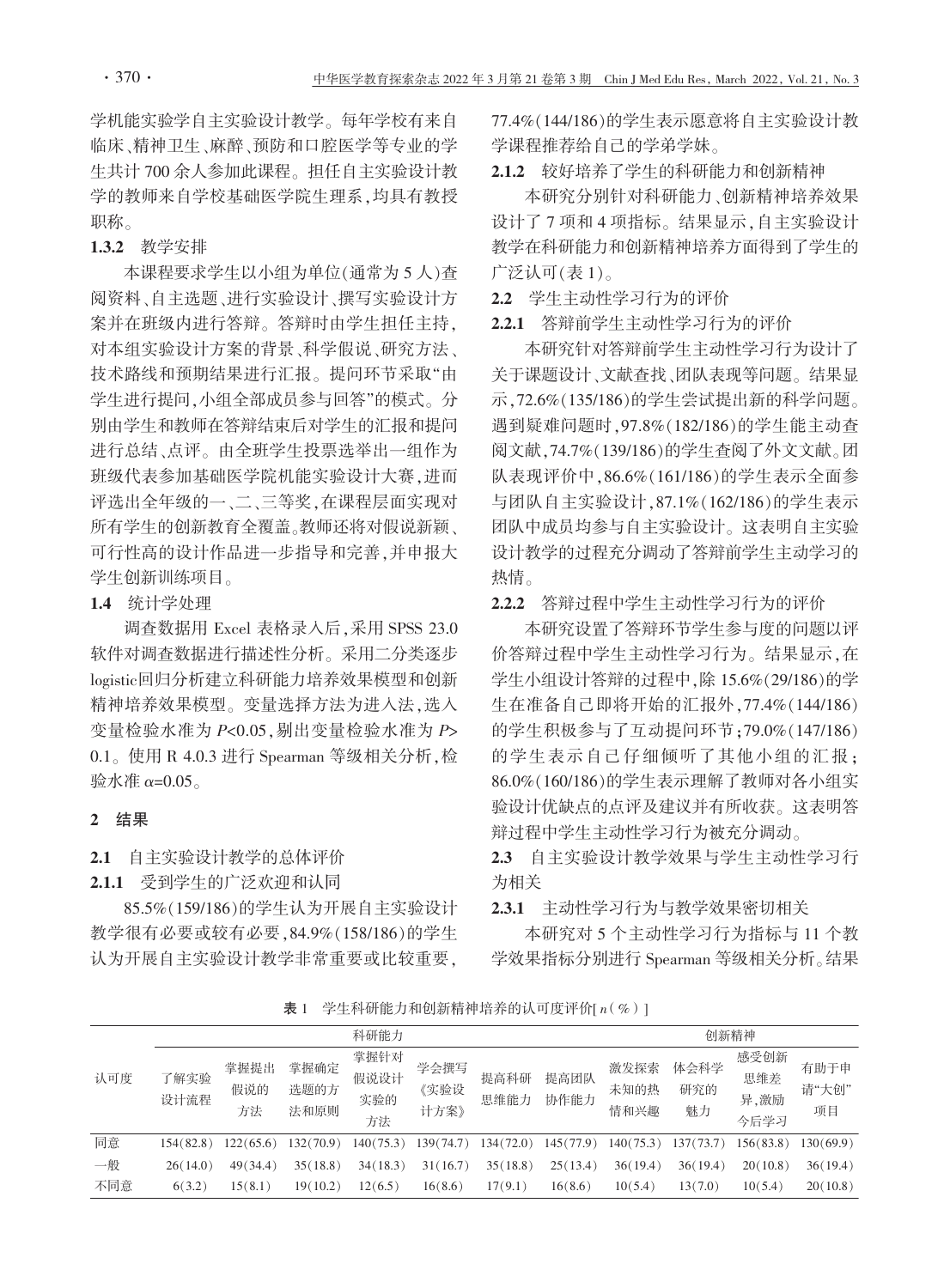显示, 5 个主动性学习行为指标与 11 个教学效果指 标均呈正相关关系, 共有53个(总计55个)相关系 数有统计学意义(P<0.05)(表2)。在科研能力培养 方面,共有28个(总计35个)相关系数大于0.4.7 个相关系数大于0.6;在创新精神培养方面,共有16 个(总计20个)相关系数大于0.4.10个相关系数大 于0.5。这表明,学生主动性学习行为与教学效果密 切相关,鼓励学生主动性学习行为是提升教学效果 的重要手段。

2.3.2 提出创新性问题和朋辈学习促进教学效果 提升

逐步 logistic 回归分析结果显示, "尝试提出新 的科学问题"作为自变量参与了科研能力培养效果 模型(β=1.48 ± 0.32, Wald=21.94, P<0.01)和创新精 神培养效果模型(β=2.01 ± 0.42, Wald=23.17, P< 0.01)的构成。这表明,鼓励学生主动提出创新性科 学问题,对提高学生科研思维能力、培养创新精神具 有重要价值。"仔细倾听其他小组的汇报"作为自变 量参与了科研能力培养效果模型(β=1.55±0.34, Wald=21.47, P<0.01)和创新精神培养效果模型(β= 1.28 ± 0.38, Wald=11.55, P<0.01) 的构成。这表明, 以 小组为单位的答辩模式有效发挥了朋辈学习的作 用,促进了科研能力和创新精神的培养。

2.4 自主实验设计答辩过程中学生领导力展示需 求的评价

结果显示,有 42.5%(79/186)的学生认同在每 个小组报告和答辩完成后需要由学生参与总结,有 74.2%(138/186)的学生认同在每个小组报告和答辩 完成后需要由教师进行总结、点评( $\chi^2$ =34.7,P<0.01)。 这表明学生普遍认为教师总结比学生总结重要。在决 定如何选拔优胜小组参加基础医学院机能实验设计 大赛的问题上,学生认为教师具有(52.3% ± 22.8%) 的决定权。这些结果反映了学生领导意识和领导力 的培养尚待加强。

## 3 讨论

3.1 自主实验设计教学受到学生广泛欢迎,是实现 大学创新教育全覆盖的重要途径

2015年国务院办公厅印发《关于深化高等学校 创新创业教育改革的实施意见》(国办发〔2015〕36 号),提出要健全创新创业教育课程体系,促进专业 教育与创新创业教育有机融合,要强化创新创业实 践。因此,如何加快推进创新创业教育与专业教育 相融合的进程,如何加快推进将创新创业教育融入 人才培养全过程,如何加强创新创业教育特别是创 新创业实践教育的改革和发展,已成为当前高等教 育改革和研究的难点和热点。

自主实验设计教学中,全开放的研究领域和内 容使学生的独立思维和个性得到充分尊重,改变了 千人一面的传统教学模式,有利于创新人才培养<sup>[6</sup>。 因此,在医学机能学的正常教学计划内开展自主实 验设计教学,可以在不增加额外学时和经费投入的 前提下在全体医学生中开展有效的创新教育。本研 究的调查结果也显示, 72.6% (135/186)的学生在自 主实验设计教学中尝试提出新的科学问题,73.7% (137/186)的学生体会到科学研究的魅力。综上可

| 学生主动性学习行为与教学效果的 Spearman 相关系数表<br>表 2 |  |
|---------------------------------------|--|
|---------------------------------------|--|

|      |                 | 答辩前主动性学习行为指标   |       |        |         |        |          |       |       |        | 答辩中主动性学习行为指标 |       |         |      |       |        |
|------|-----------------|----------------|-------|--------|---------|--------|----------|-------|-------|--------|--------------|-------|---------|------|-------|--------|
| 教学效果 |                 | 尝试提出新的<br>科学问题 |       |        | 全面参与了团队 |        | 团队中成员均参与 |       |       | 仔细倾听其他 |              |       | 理解教师对小组 |      |       |        |
|      |                 |                |       | 自主实验设计 |         | 自主实验设计 |          | 小组的汇报 |       | 汇报的点评  |              |       |         |      |       |        |
|      |                 | $r$ 值          | $t$ 值 | P值     | r值      | $t$ 值  | $P$ 值    | r值    | $t$ 值 | P值     | r值           | $t$ 值 | $P$ 值   | r值   | $t$ 值 | $P$ 值  |
| 科研   | 了解实验设计流程        | 0.66           | 11.93 | < 0.01 | 0.49    | 7.69   | < 0.01   | 0.36  | 5.26  | < 0.01 | 0.41         | 6.18  | < 0.01  | 0.41 | 6.17  | < 0.01 |
| 能力   | 掌握提出假说的方法       | 0.71           | 13.63 | < 0.01 | 0.46    | 6.94   | < 0.01   | 0.28  | 3.94  | < 0.01 | 0.40         | 5.95  | < 0.01  | 0.42 | 6.27  | < 0.01 |
| 培养   | 掌握确定选题的方法和原则    | 0.65           | 11.61 | < 0.01 | 0.46    | 7.11   | < 0.01   | 0.34  | 4.97  | < 0.01 | 0.52         | 8.23  | < 0.01  | 0.46 | 7.01  | < 0.01 |
| 指标   | 掌握针对假说设计实验的方法   | 0.64           | 11.18 | < 0.01 | 0.40    | 5.95   | < 0.01   | 0.29  | 4.18  | < 0.01 | 0.44         | 6.63  | < 0.01  | 0.42 | 6.37  | < 0.01 |
|      | 学会撰写《实验设计方案》    | 0.69           | 12.97 | < 0.01 | 0.49    | 7.55   | < 0.01   | 0.29  | 4.04  | < 0.01 | 0.48         | 7.46  | < 0.01  | 0.37 | 5.48  | < 0.01 |
|      | 提高科研思维能力        | 0.81           | 18.59 | < 0.01 | 0.47    | 7.25   | < 0.01   | 0.20  | 2.74  | 0.06   | 0.47         | 7.13  | < 0.01  | 0.48 | 7.49  | < 0.01 |
|      | 提高团队协作能力        | 0.60           | 10.10 | < 0.01 | 0.41    | 6.13   | < 0.01   | 0.42  | 6.22  | < 0.01 | 0.52         | 8.36  | < 0.01  | 0.46 | 7.06  | < 0.01 |
| 创新   | 激发探索未知的热情和兴趣    | 0.67           | 12.19 | < 0.01 | 0.56    | 9.26   | < 0.01   | 0.26  | 3.67  | < 0.01 | 0.52         | 8.21  | < 0.01  | 0.42 | 6.35  | < 0.01 |
| 精神   | 体会科学研究的魅力       | 0.72           | 14.17 | < 0.01 | 0.54    | 8.64   | < 0.01   | 0.22  | 3.13  | 0.02   | 0.58         | 9.56  | < 0.01  | 0.48 | 7.37  | < 0.01 |
| 培养   | 感受创新思维差异,激励今后学习 | 0.61           | 10.54 | < 0.01 | 0.54    | 8.78   | < 0.01   | 0.25  | 3.57  | < 0.01 | 0.49         | 7.56  | < 0.01  | 0.45 | 6.74  | < 0.01 |
| 指标   | 有助于申请"大创"项目     | 0.60           | 10.16 | < 0.01 | 0.53    | 8.59   | < 0.01   | 0.18  | 2.42  | 0.12   | 0.49         | 7.55  | < 0.01  | 0.42 | 6.21  | < 0.01 |

注:r为 Spearman 相关系数